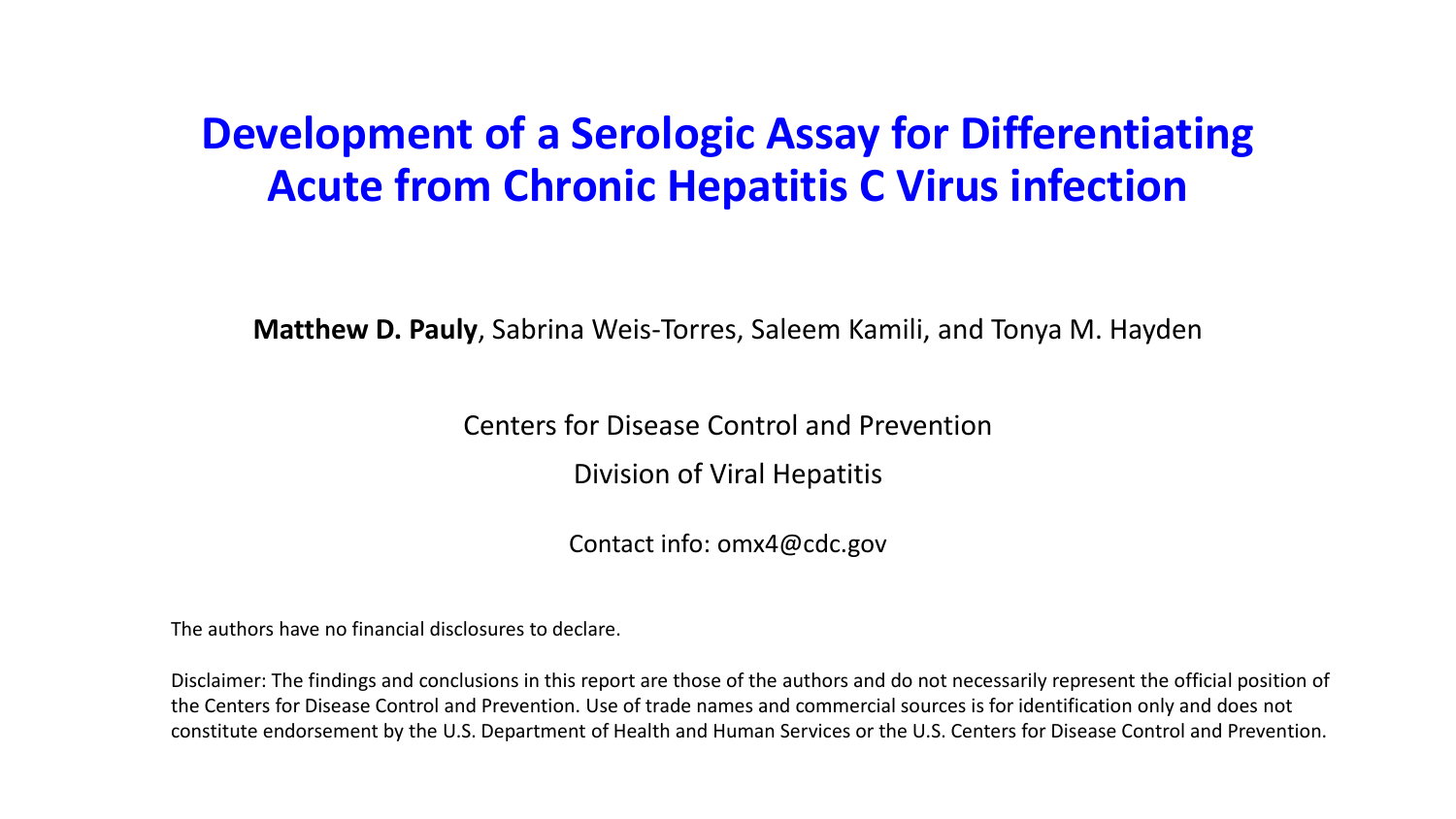## **Hepatitis C virus**

- Bloodborne hepatotropic virus
- Worldwide there are
	- $\cdot$   $\sim$  1.5 million new infections annually
	- ~60 million chronic infections (lasting longer than 6 months)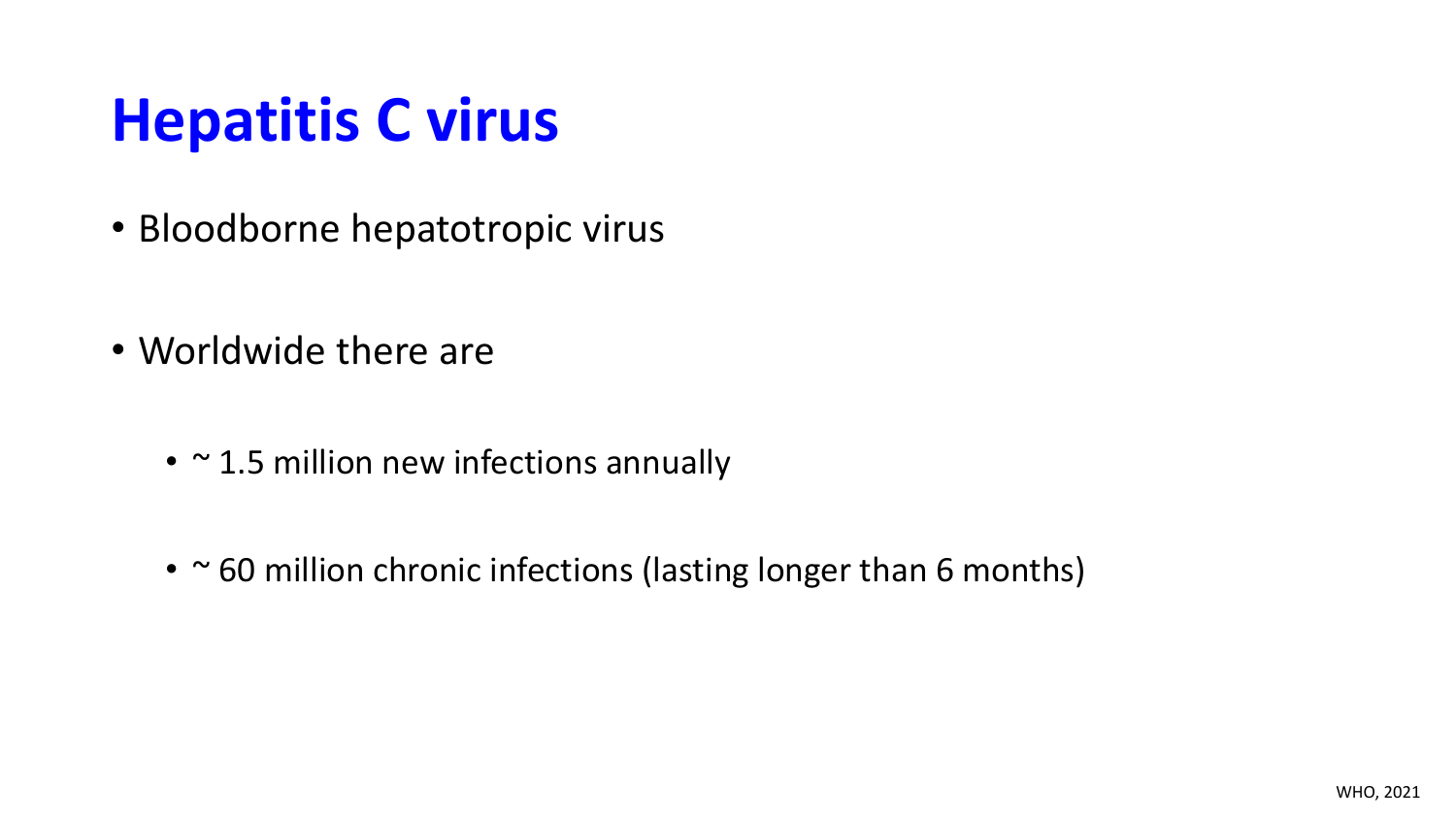## **Acute HCV infection ("recent")**



Only 15-30% of acute HCV infections are symptomatic.

Time after exposure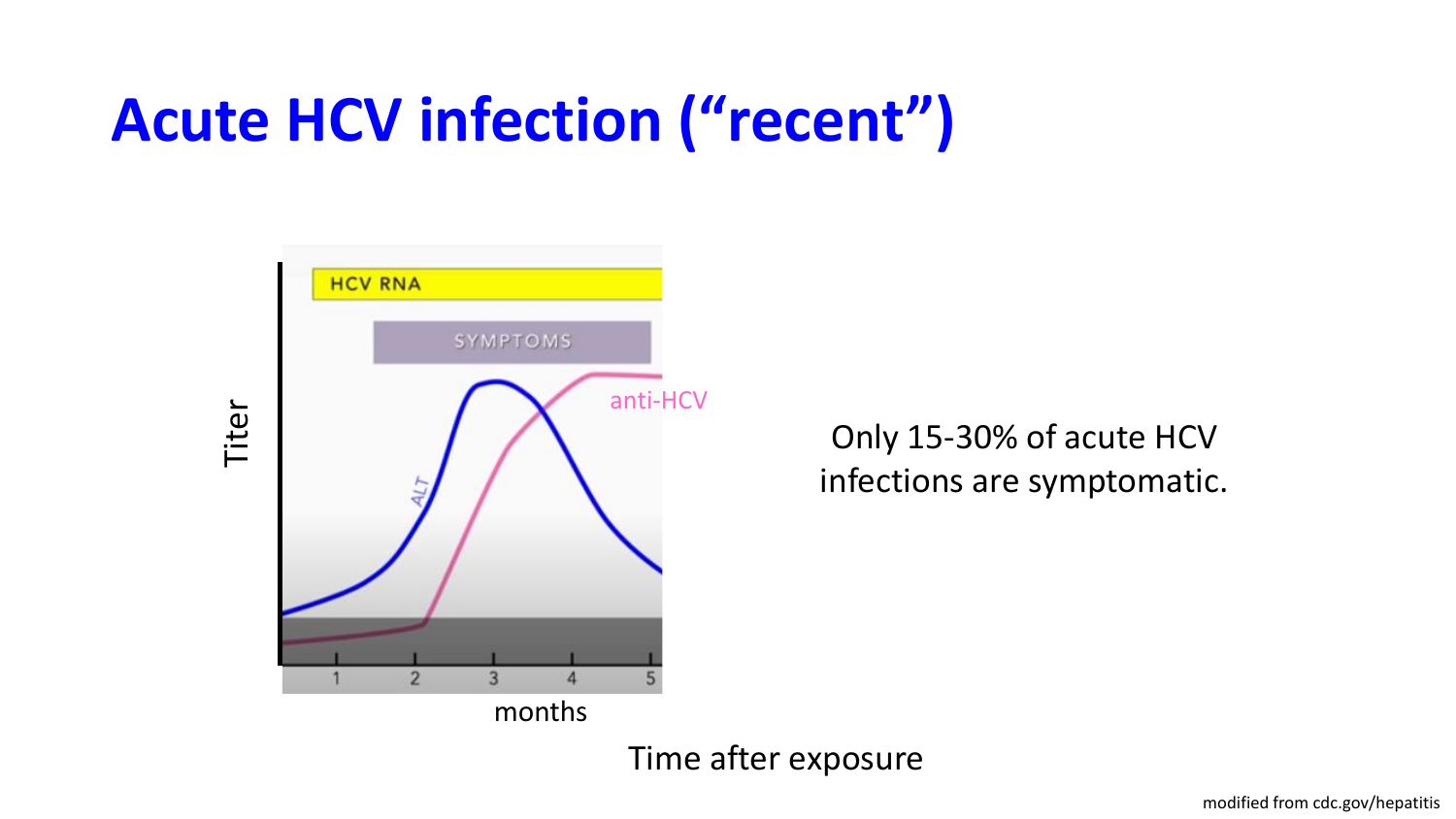## **Resolved HCV infection**

Less than half of acute infections resolve.

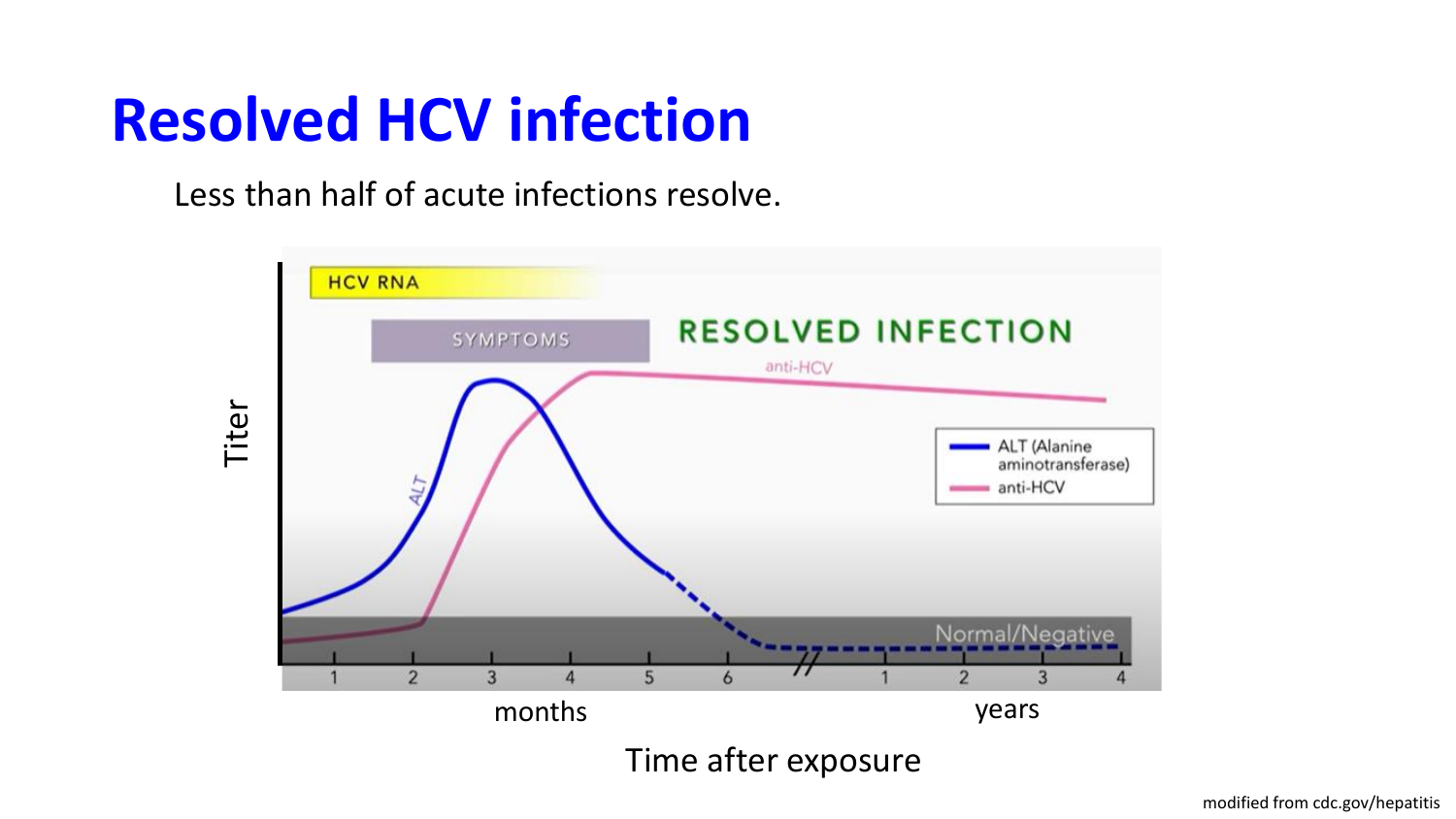# **Chronic HCV infection ("long term")**

Between 50-80% of acute infections become chronic.

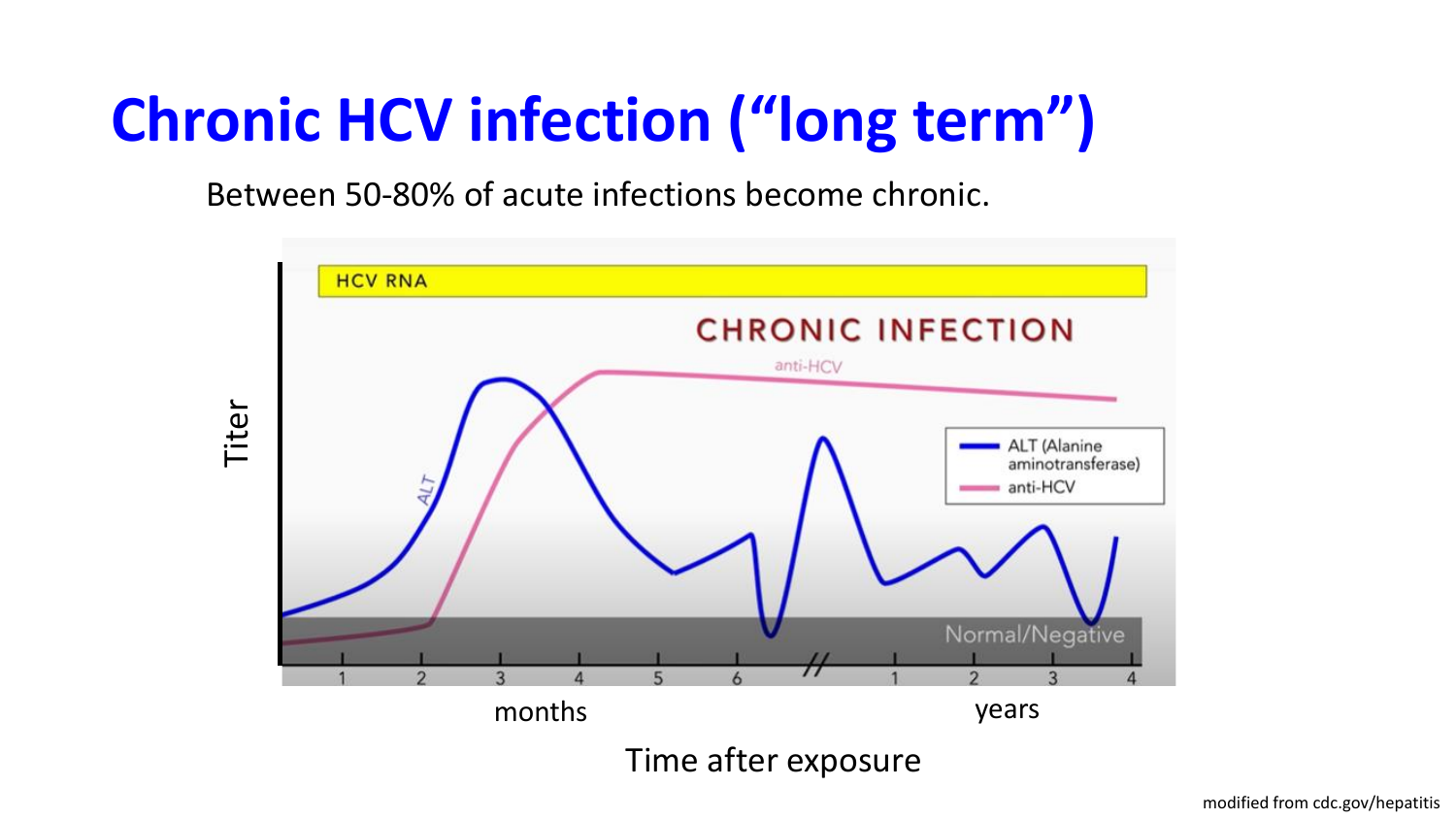#### **There is no routine method for differentiating recent from long term HCV infections**

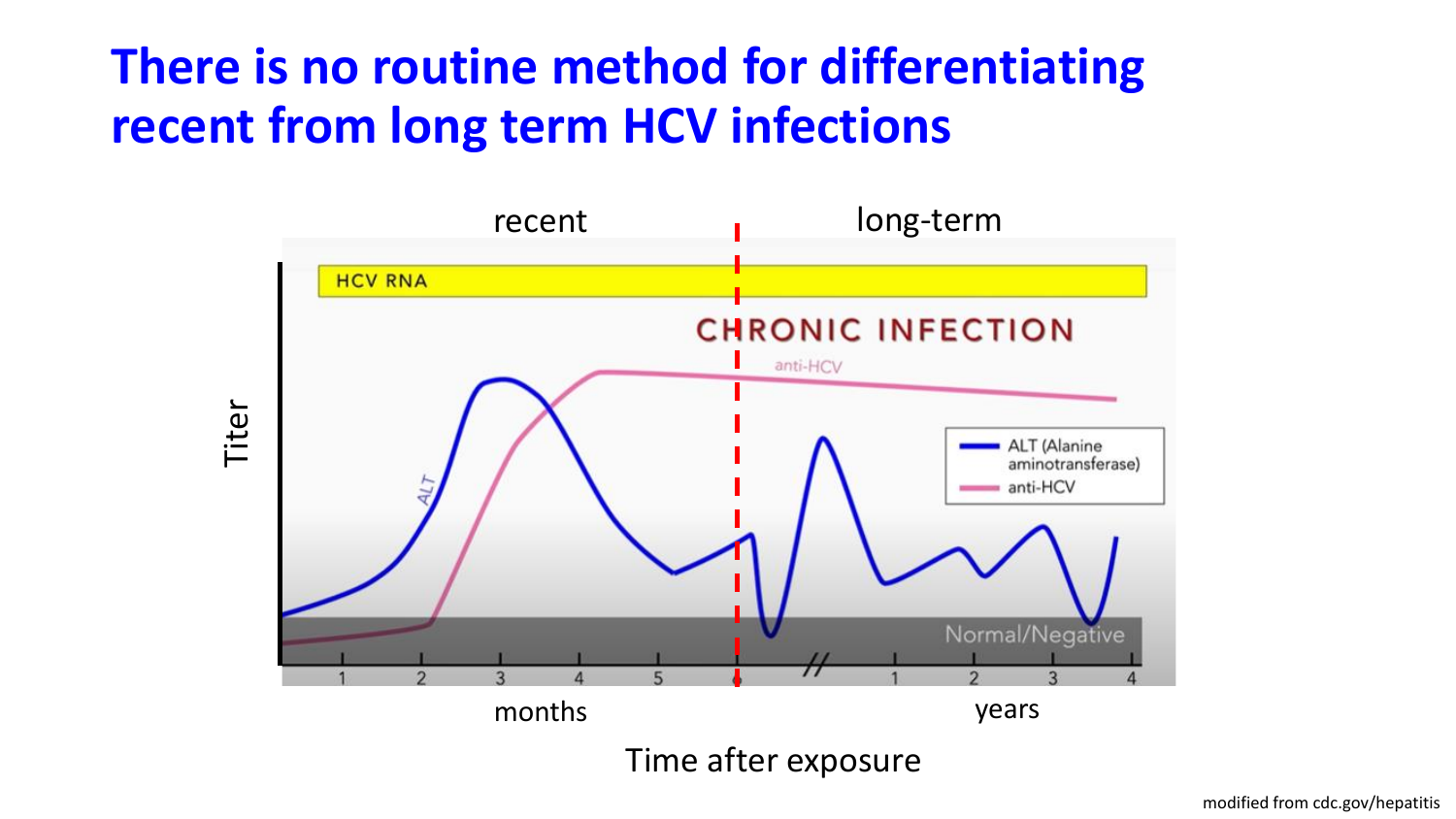# **Identifying acute or recent infections**

- Uses of incidence measurements
	- Monitor progress towards elimination (90% reduction 2030 WHO goal)
	- Population surveillance
	- Evaluate effectiveness of infection interventions
- Challenges
	- Acute infections are typically asymptomatic.
	- Chronic infections can have symptomatic periods.
	- IgM is not a reliable marker during HCV infections
	- Documentation of seroconversion is rare.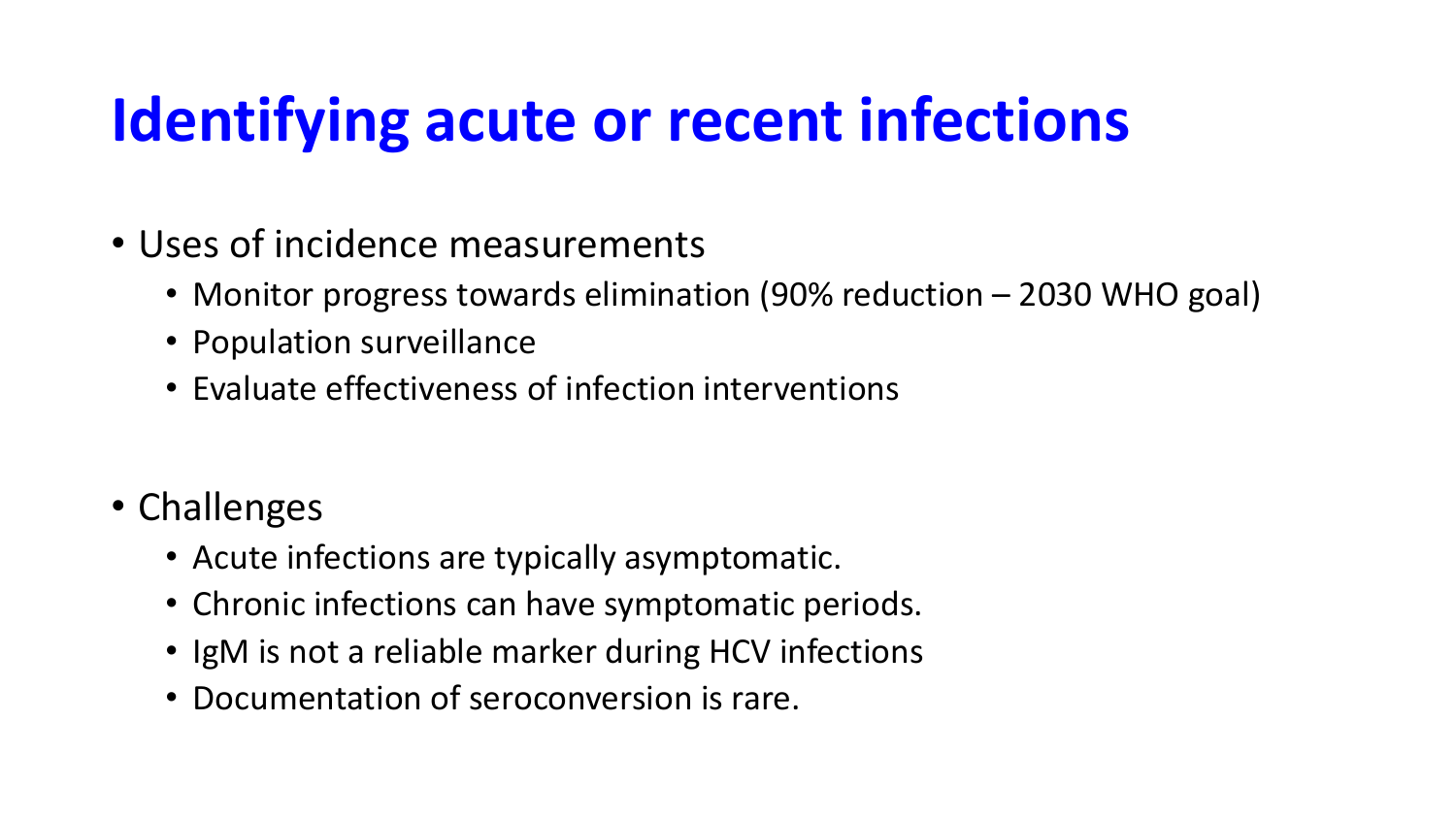#### **Antibody avidity: differentiating recent from long-term HCV infection**

- Antibody avidity = strength of binding.
- Affinity maturation leads to higher antibody avidity over time.
- Avidity can be measured by an immunoassay including a chaotropic agent.



### High-avidity IgG Stable bond Antigen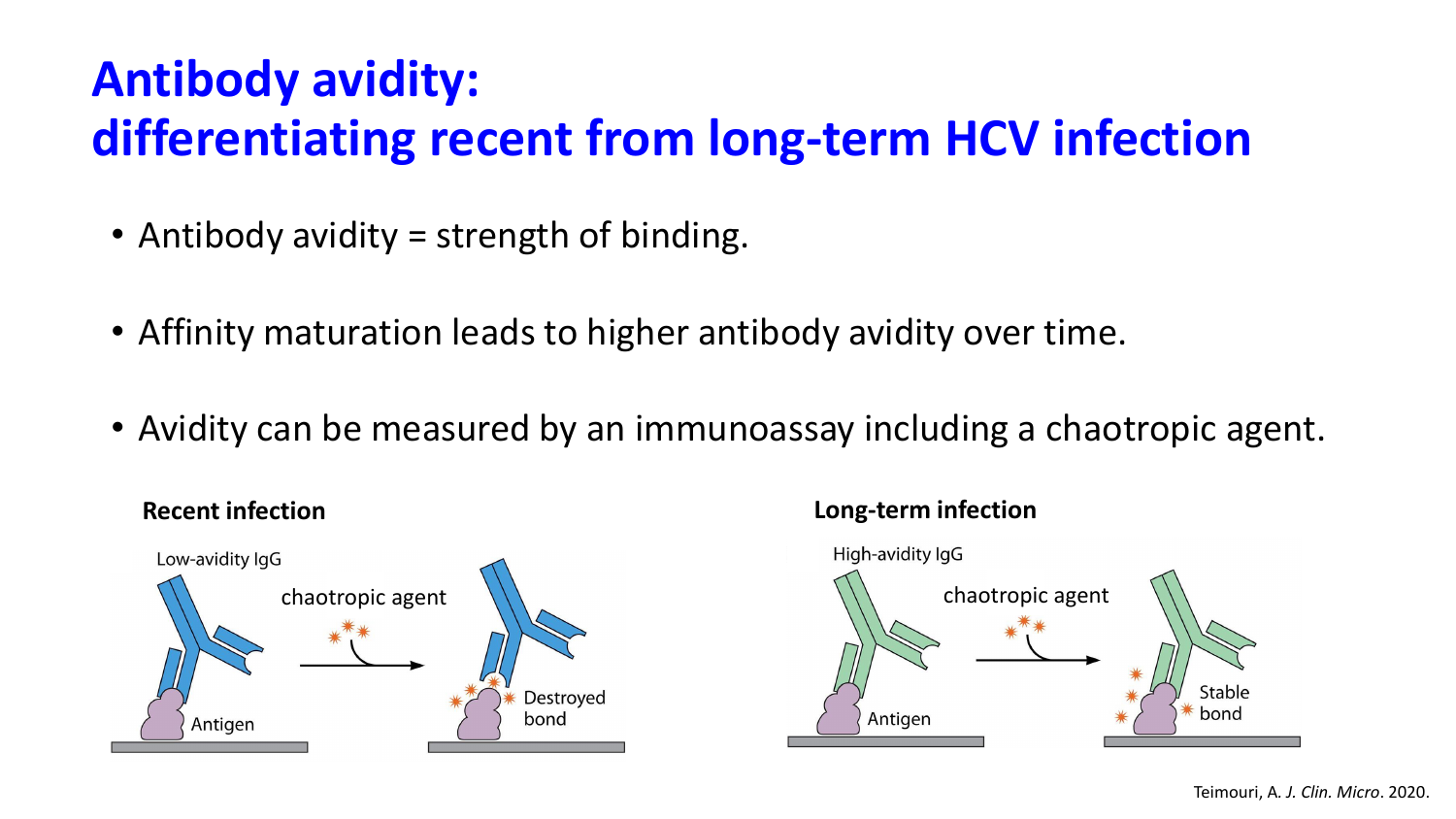## **Parameters that define a recency test**

- False recency rate (FRR)
	- 1-Specificity of recent result.
- Mean duration of recent infection (MDRI)
	- Used rather than sensitivity.
	- Timing of antibody avidity increase differs among individuals.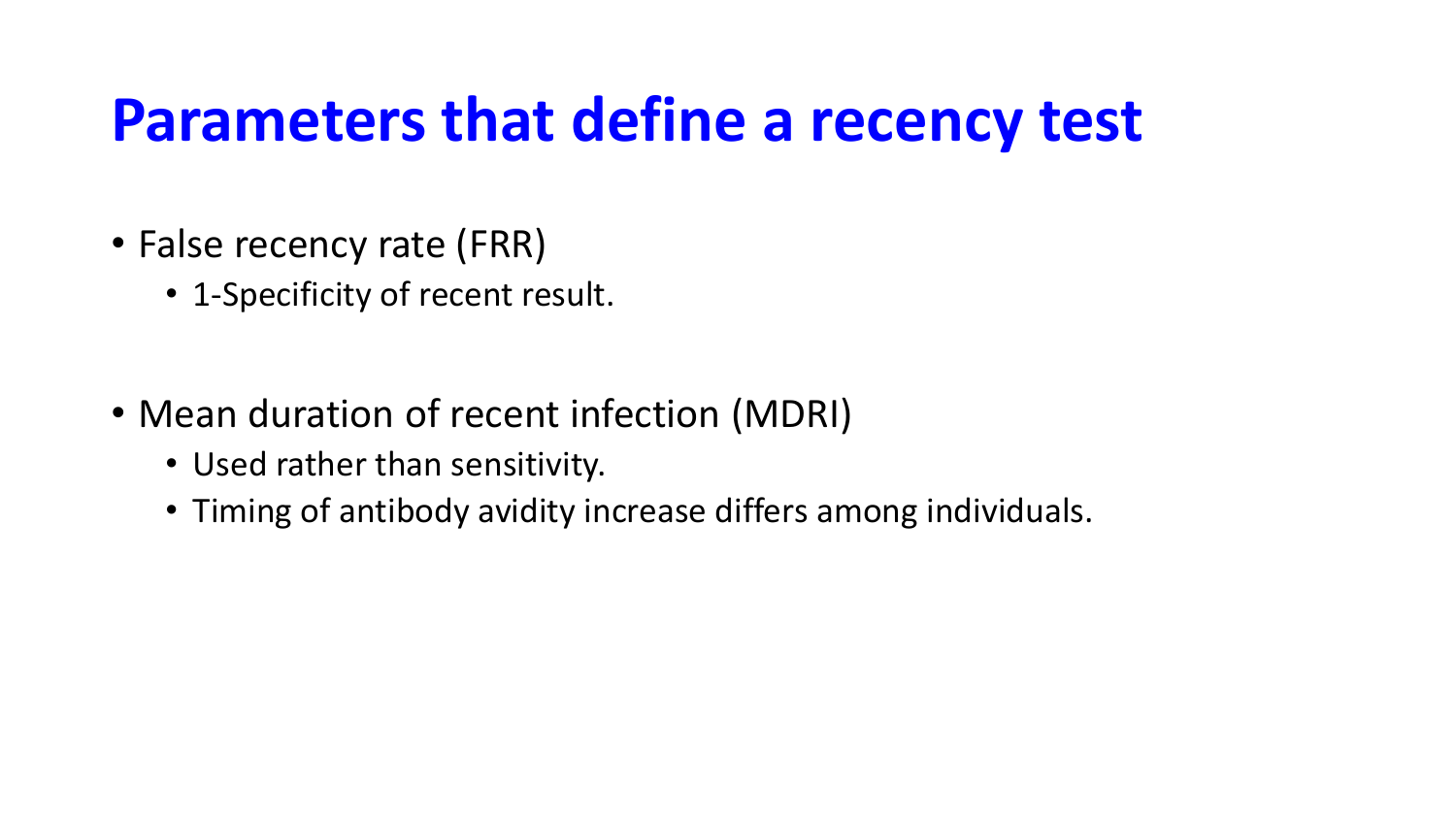## **Parameters that define a recency test: FRR and MDRI**

• Two sample groups



Days since infection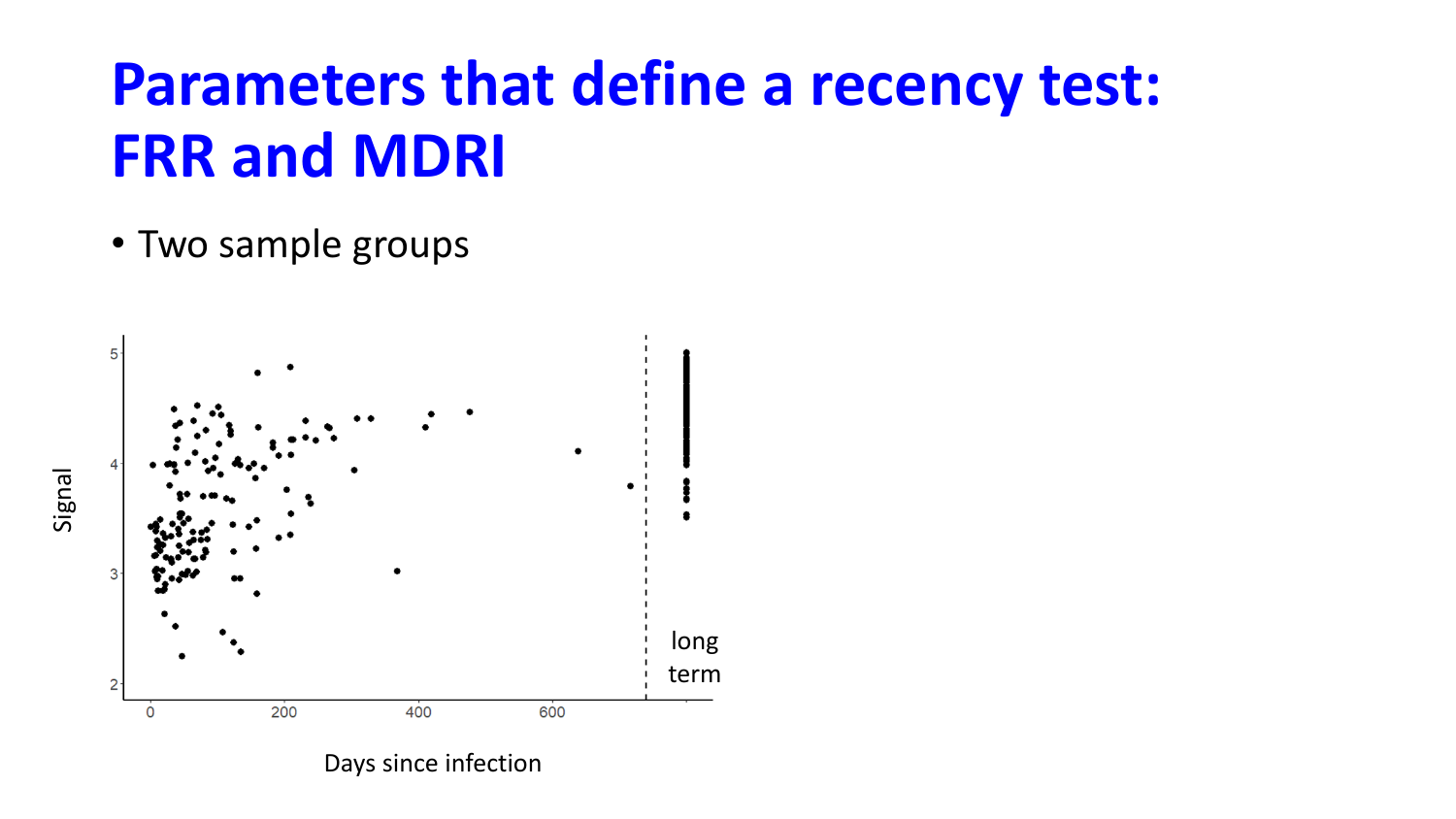## **Parameters that define a recency test: FRR and MDRI**

• False Receny Rate (FRR) : "specificity"



Days since infection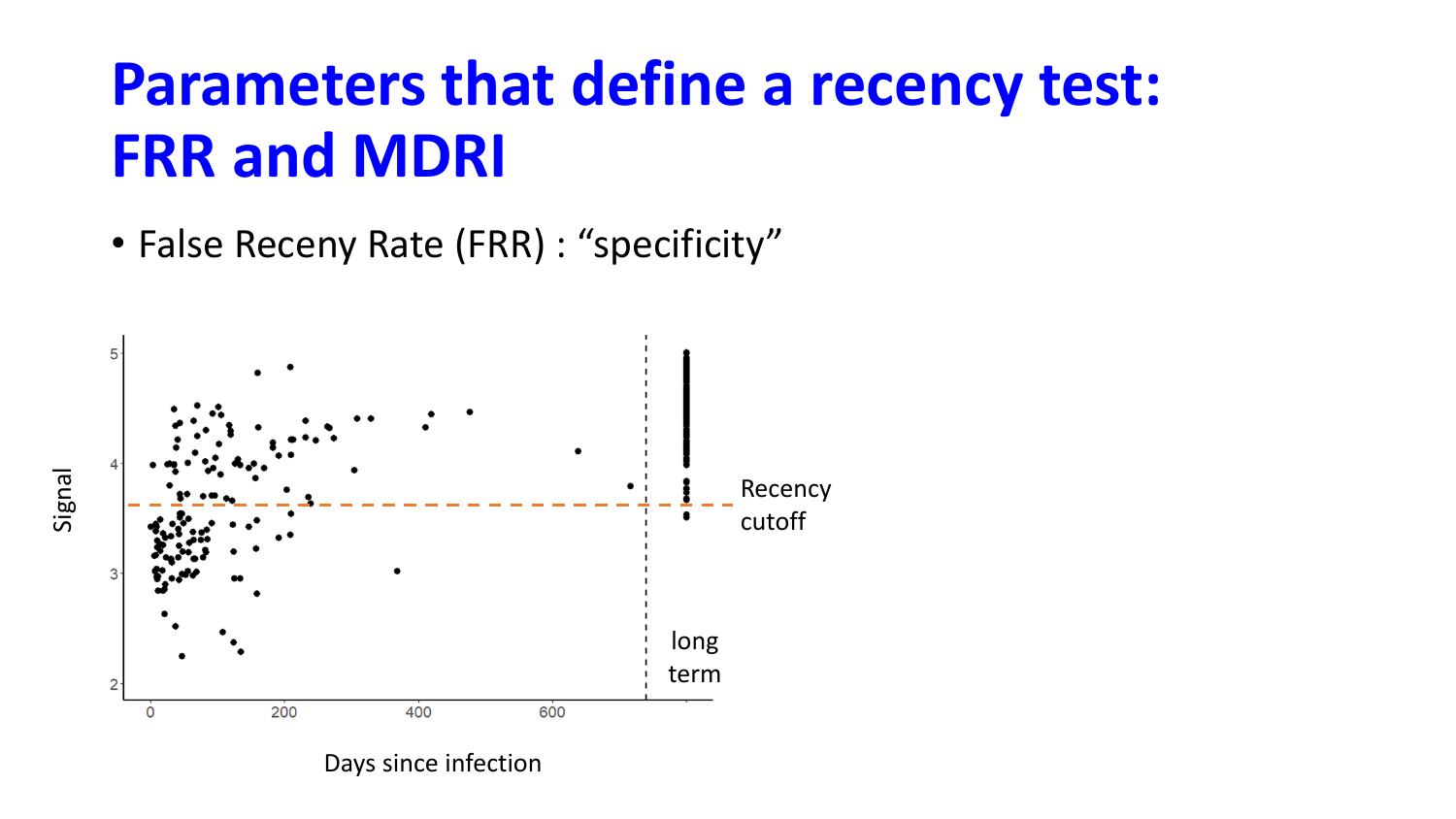# **Parameters that define a recency test: FRR and MDRI**

• Mean duration of recent infection (MDRI)

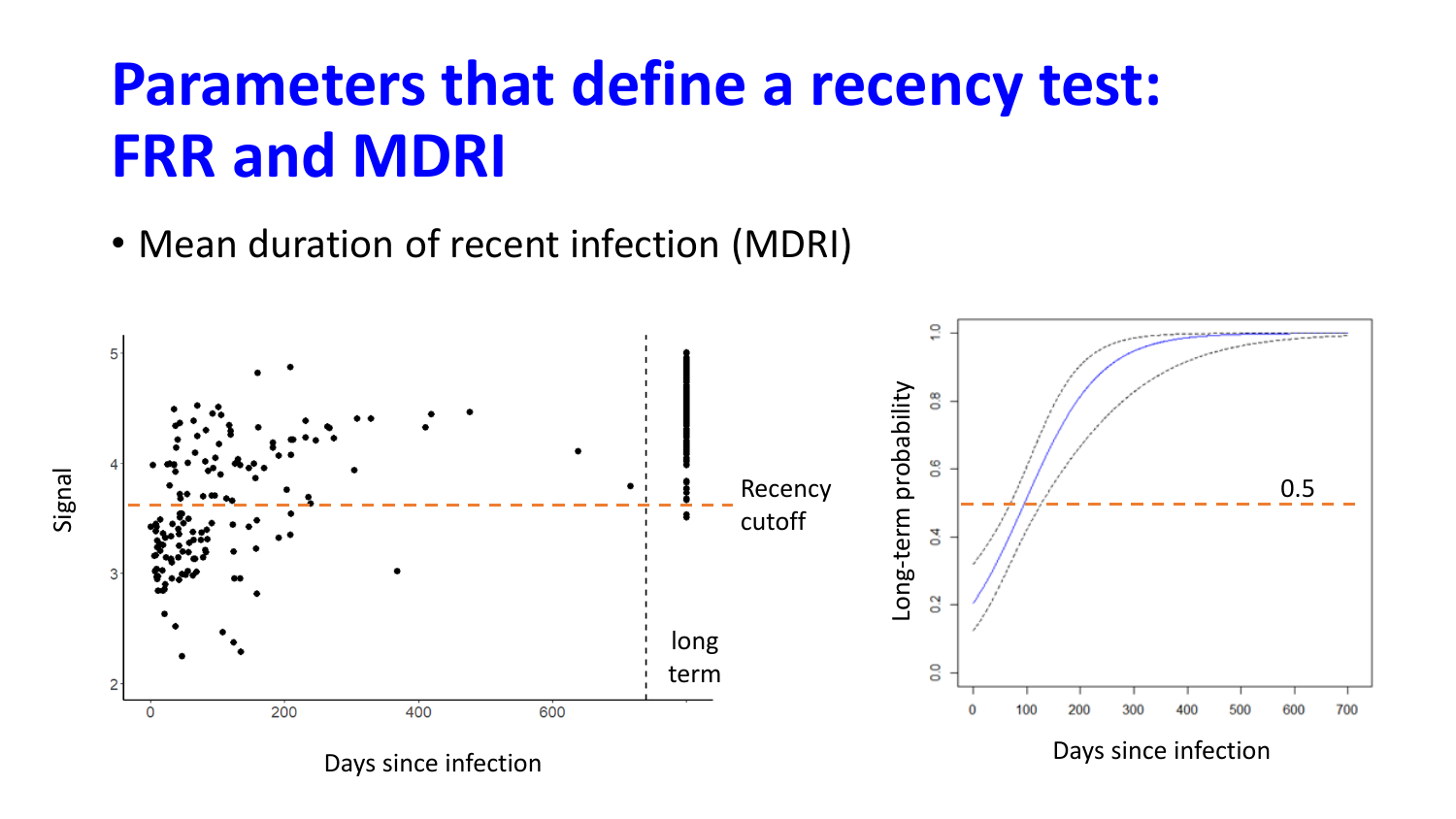## **HCV antibody avidity-based recency tests using serum/plasma samples**

Since estimated seroconversion

| <b>Study</b>                     | <b>FRR</b>          | <b>MDRI</b>        |
|----------------------------------|---------------------|--------------------|
| Boon, D. J. Hepatology. 2020.    | 0.4%                | 113 days (84-146)  |
| Patel, E. J. Inf. Dis. 2016.     | $0.7\%$ $(0.2-1.8)$ | 147 days (125-195) |
| Shepherd, SJ. J. Med. Vir. 2018. | $4.0\%$ (2.0-10.0)  | 116 days (98-135)  |

These studies use modified commercial anti-HCV immunoassays to make avidity measurements.

The assays detect antibodies targeting C, NS3, NS4, and NS5 viral proteins. (optimized for early antibody detection in infected patients)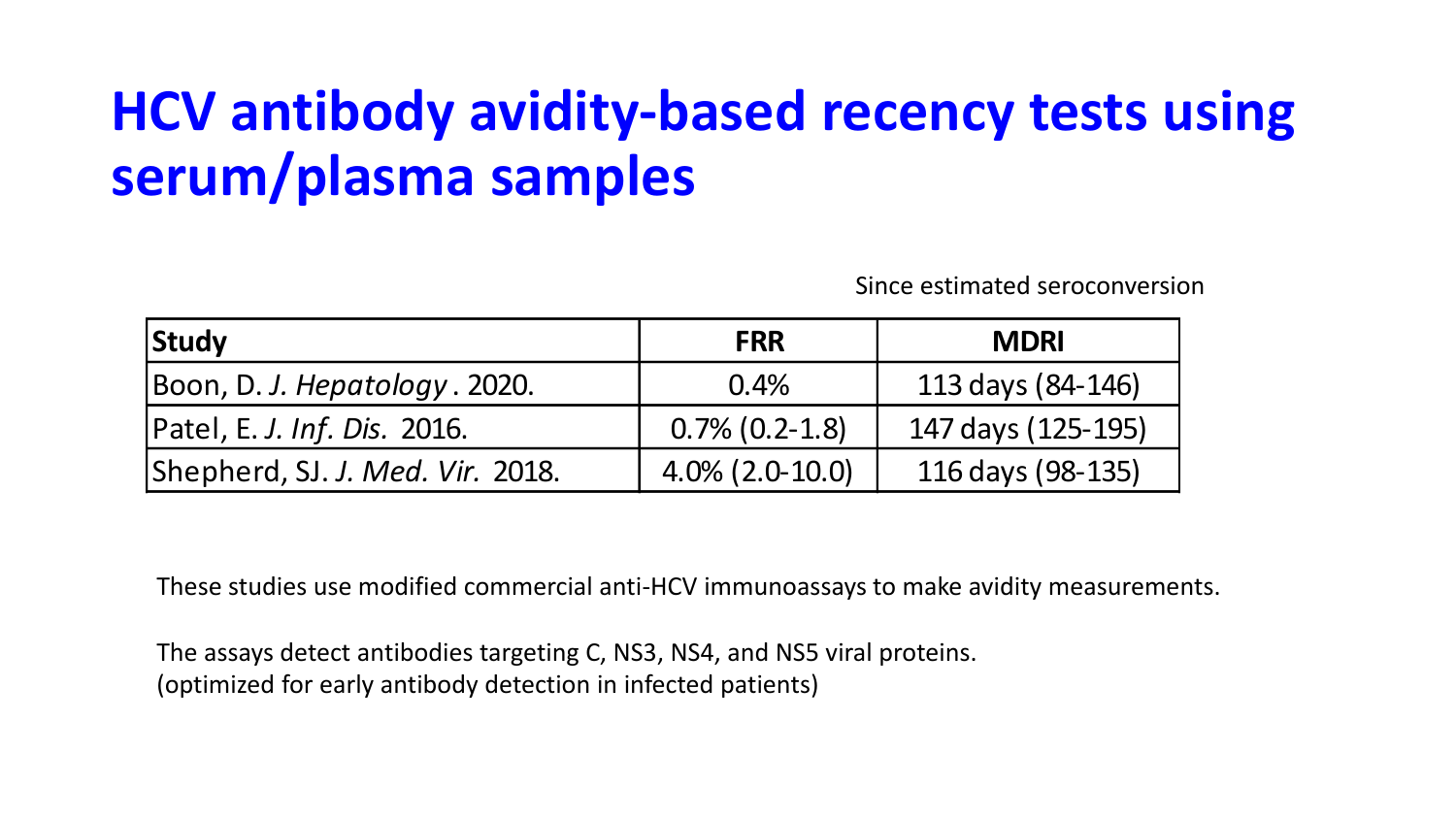# **Examining how different anti-HCV antibodies affect recency measurements**

- Indirect immunoassays using xMAP bead-based assay.
- Multiplex detection of antibodies targeting
	- $\bullet$  C
	- NS3
	- NS4
	- NS5
	- HCV fusion protein
- Urea as chaotropic agent to measure antibody avidity.

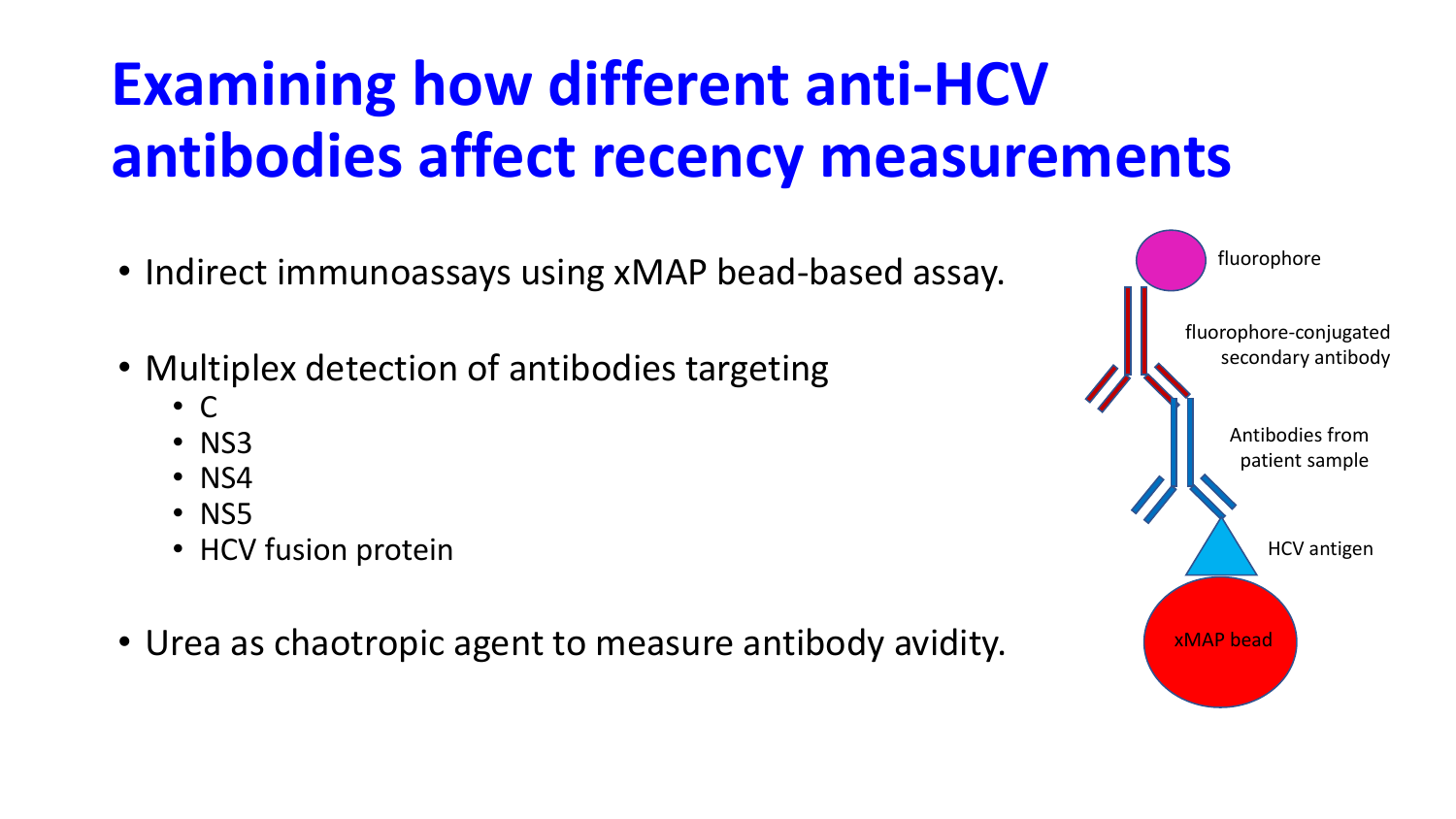### **Samples used to evaluate assay performance**

- For FRR determination
	- 152 donors (long-term, but unknown time since last anti-HCV negative)
		- 1 sample per donor
		- anti-HCV and HCV RNA positive (no documented seroconversion)
- For MDRI determination
	- human- estimated seroconversion
		- 85 donors
		- 133 samples, 0-397 days (for single donors, samples are at least 60 days apart)
	- chimpanzee- experimentally infected
		- 20 animals
		- 180 samples, 0-730 days (~60 days between timepoints)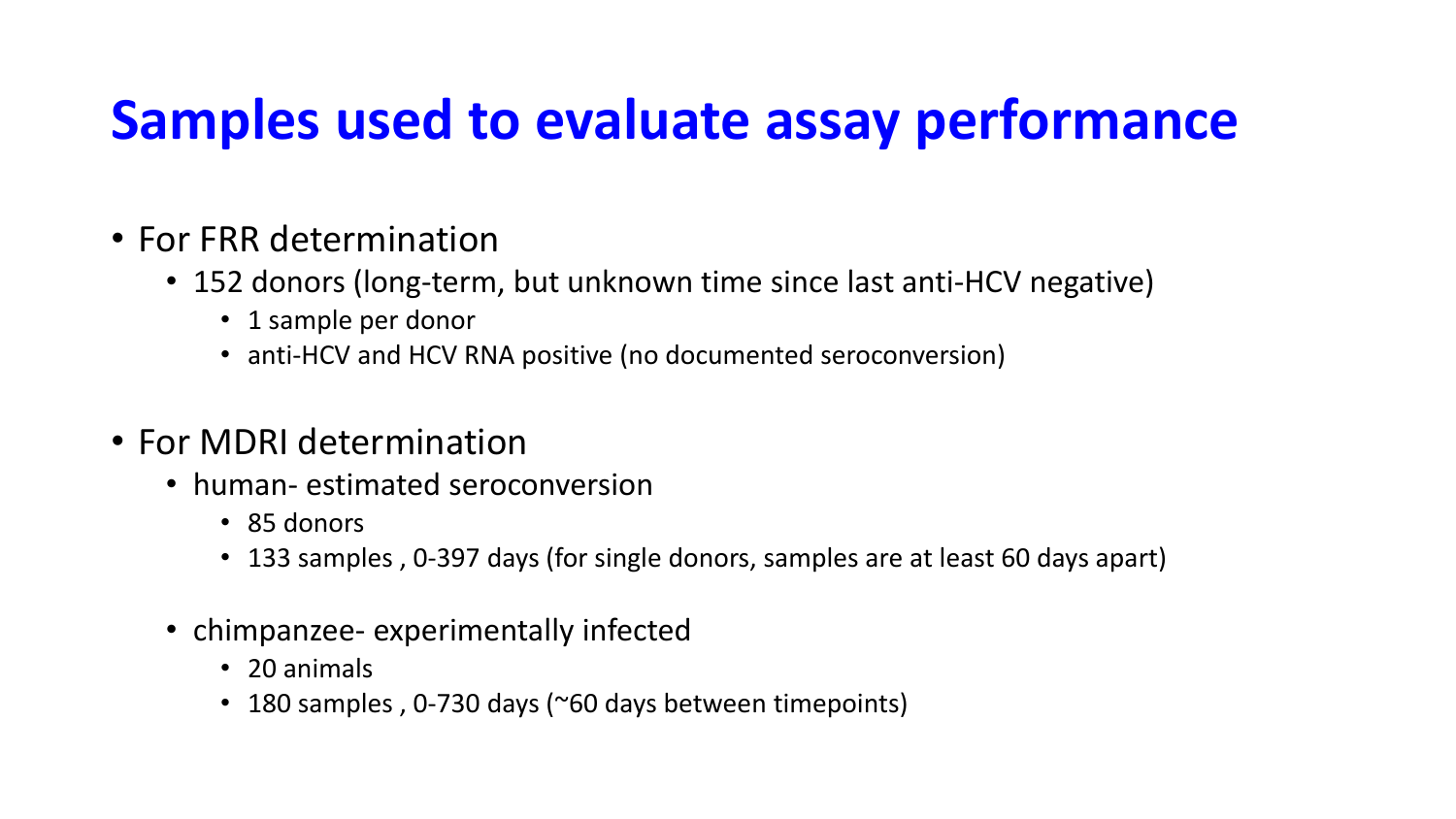### **Anti-HCV antibody selection affects MDRI length**

|                             |                   | human                                                          | chimpanzee    |
|-----------------------------|-------------------|----------------------------------------------------------------|---------------|
| <b>Antibodies targeting</b> | <b>FRR</b>        | MDRI (since estimated seroconversion)   MDRI (since infection) |               |
| $ C+NS3+NS4+NS5 $           | $0.7\%$ (0.0-3.6) | 58 (50-79)                                                     | $97(51-126)$  |
| $ C+NS4+NS5 $               | $0.7\%$ (0.0-3.6) | 116 (82-180)                                                   | 151 (105-191) |
| <b>Fusion HCV antigen</b>   | $0.7\%$ (0.0-3.6) | 193 (137-384)                                                  | 163 (131-194) |